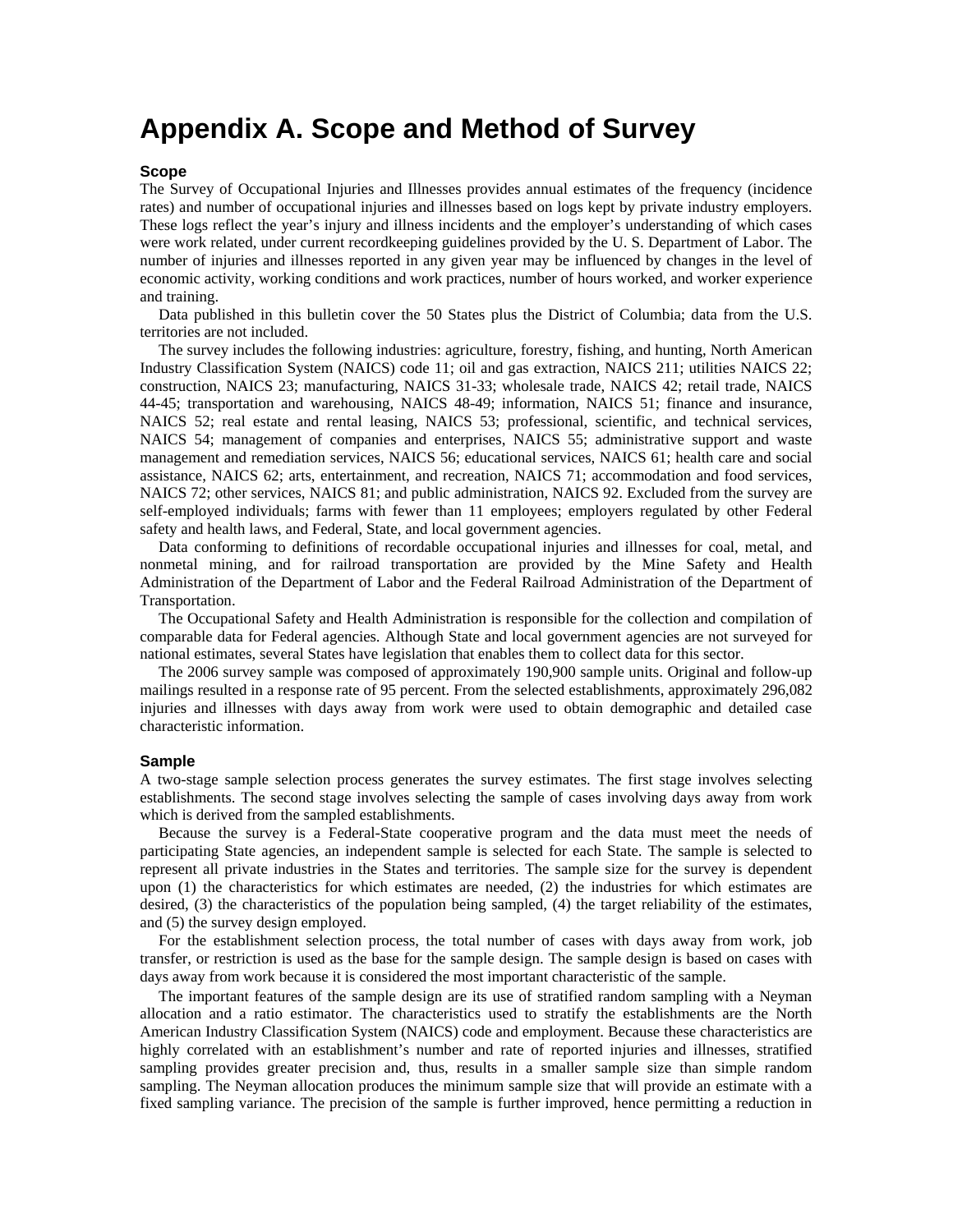sample size, by using the ratio estimator, which in turn uses employment data that are correlated with the characteristics that are to be measured.

The sample of cases involving days away from work is derived from the sampled establishments. For each sample unit, a predicted number of cases involving days away from work is calculated based on the establishment's industry and employment size. If the predicted number of cases is greater than 30, the establishment is requested to provide detailed demographic and case characteristics, and the number of days away from work for cases occurring at specified time intervals (for example, certain days of the month, only certain months). For establishments with a predicted caseload less than or equal to 30, the employer is requested to provide information for all cases involving days away from work occurring in the survey year. Either way, employers are permitted to attach supplementary forms that answer questions about individual days-away-from-work cases.

#### **Estimating procedures**

*Sample unit weighting*. By means of a weighting procedure, sample units represent all units in their size class for a particular industry. The weight is determined by the inverse of the sampling ratio for the industry/employment-size class from which the unit was selected. Because a small proportion of survey forms are not returned, weights of responding employers in a sampling cell are adjusted to account for the nonrespondents. The respondents are then shifted into the estimating cell determined by the employment reported. Data for each unit are multiplied by the appropriate weight and nonresponse adjustment factor. The products are then aggregated to obtain a total for the estimating cell.

*Industry benchmarking*. Because the universe file that provides the sampling frame is not current to the reference year of the survey, it is necessary to adjust the data to reflect current employment levels. In the survey, all estimates of totals are adjusted by the benchmark factor at the industry level.

*Weighting cases involving days away from work*. Each case involving days away from work is weighted by the sample unit weight with which it is associated. In addition, each case is weighted to adjust for case subsampling and case nonresponse for those establishments that did not provide information on all cases with days away from work that occurred in their establishment in the survey year.

#### **Federal-State cooperation**

To eliminate duplicate reporting by respondents and to ensure maximum comparability of estimates, survey respondents complete one reporting form, which is then used for national and State estimates.

#### **Industrial classification**

Reporting units are classified into industries by their principal product or activity based on the 2002 edition of the North American Industry Classification System (NAICS). The data are tabulated according to this NAICS scheme.

#### **Reliability of estimates**

The survey estimates of occupational injuries and illnesses are based on a scientifically selected probability sample, rather than a census of the entire population. These sample-based estimates may differ from the results obtained from a census of the population. The sample used was one of many possible samples, each of which could have produced different estimates. The variation in the sample estimates across all possible samples that could have been drawn is measured by the relative standard error. The relative standard error is used to calculate a "confidence interval" around a sample estimate.

The 95-percent confidence interval is the interval centered at the sample estimate and includes all values within two times the estimate's standard error. If several different samples were selected to estimate the population value (for example, injury and illness incidence rates), the 95-percent confidence interval would include the true population value approximately 95 percent of the time.

For example, the total injury and illness case incidence rate of 5.9 for construction (NAICS 23) in 2006 (table 1) had an estimated relative standard error of 1.5 percent. Hence, we are 95-percent confident that the interval between 5.7 and 6.1 (or  $5.9 \pm (1.5 \times 5.9 \times 0.02)$ ) includes the true rate for total cases for construction.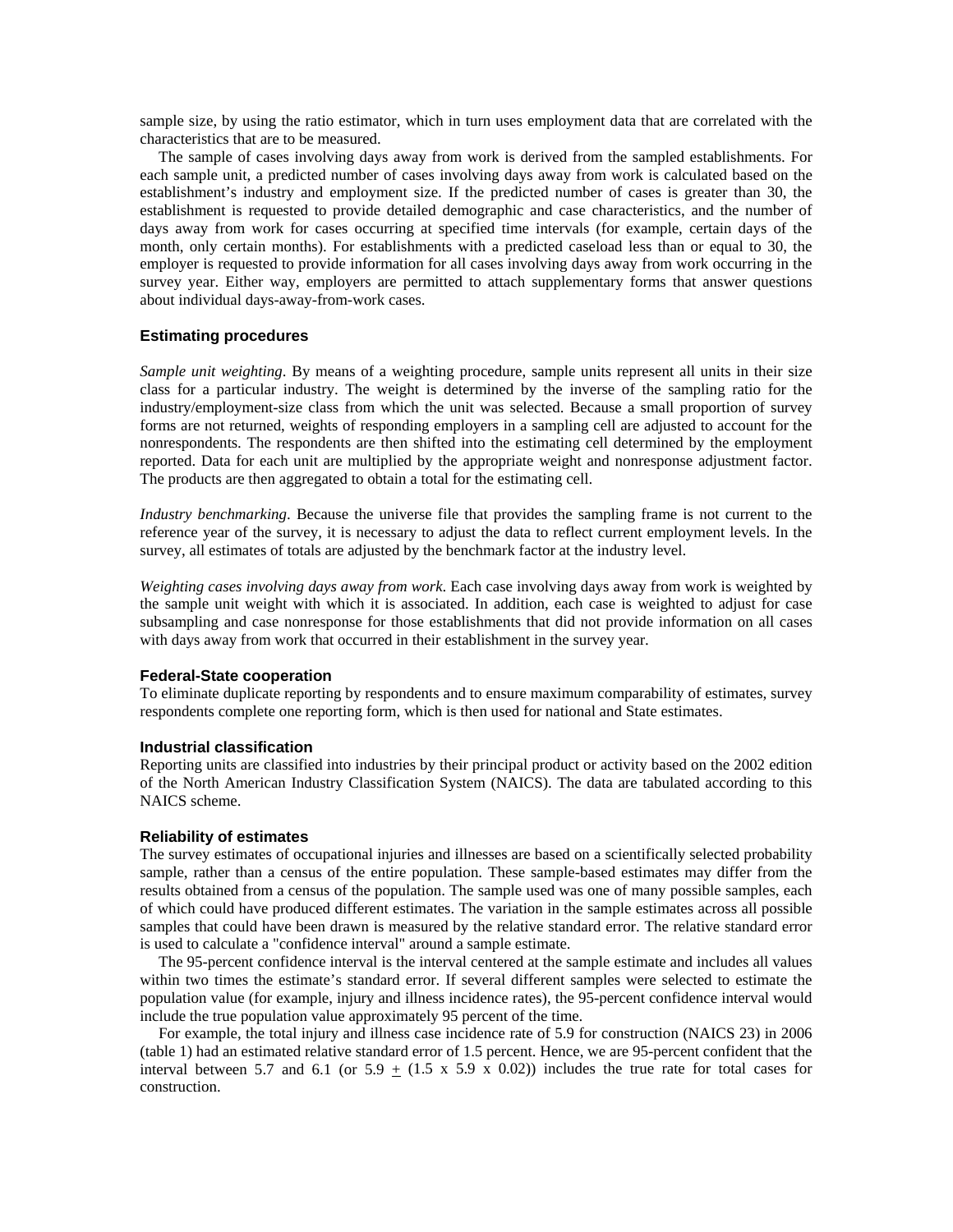The relative standard errors for the rate of injuries and illnesses are given in table A-1, and for the number of injuries and illnesses in table A-2. Tables A-3 and A-4 provide the same information for new cases of occupational illnesses.

 Because it would be too costly to calculate exact standard errors for all case and demographic estimates, models are used to approximate the standard errors on these estimates. These approximate values indicate the general magnitude of an estimate's standard error rather than its precise value. Detailed instructions for using each model are presented below.

## **Notation**

The following is the notation used in the relative standard error model approximations.

= total number of cases with days away from work (DAFW) in the industry of interest.  $\ddot{C}_{\rm i}$ 

incidence rate on the number of cases with DAFW in the industry of interest.  $\hat{R}_{\rm i}$  =

factor used for the industry of interest. These values, for all published industries, are listed in  $F_i$  = table A-5.

incidence rate on the number of cases with DAFW in the industry of interest for a specified characteristic.  $\hat R_{\rm i_{\rm c}}$ 

total number of estimated cases involving DAFW in the industry of interest for a specified characteristic.  $\hat{X}^{}_{\mathrm{i}_{\mathrm{c}}}$ 

 $\hat{p}_{i_c}$  = proportion of estimated cases with DAFW in the industry of interest for a specified characteristic.

 $\hat{p}_{\text{ixd}}$  = proportion of estimated cases involving DAFW that resulted in a specified classification of days given that the case was in the industry of interest (row percentage).

 $\hat{p}_{i_{\rm cd}}$  = proportion of estimated cases with DAFW in an industry for a specified characteristic that resulted in a specified classification of DAFW.

 $\hat{p}_{i_{\text{cxd}}}$  = proportion of estimated cases involving DAFW in an industry that resulted in a specified classification of DAFW given that the case with DAFW had a specified characteristic (row percentage).

 %RSE = percent relative standard error. RSE = relative standard error =  $\frac{\%RSE}{100}$ .

*Totals*. This procedure shows the process for approximating the percent relative standard error (%RSE) on all estimates of totals.

The %RSE( $\hat{X}_{i_c}$ ) can be computed with the following formula:

1) RSE(
$$
\hat{C}_i
$$
) (from table A-2 or A-4)  
2)  $\hat{p}_{i_c}$  (from table A-5)

$$
3) Fi \t(from table A-5)
$$

$$
\%RSE(\hat{X}_{i_{\text{C}}}) = 100 \times \sqrt{\left(RSE(\hat{C}_{i})\right)^{2} + \left[\left(\frac{\left(1-\hat{p}_{i_{\text{C}}}\right)}{\hat{p}_{i_{\text{C}}}} \times F_{i}\right) \times \left(1+\left(RSE(\hat{C}_{i})\right)^{2}\right)\right]}
$$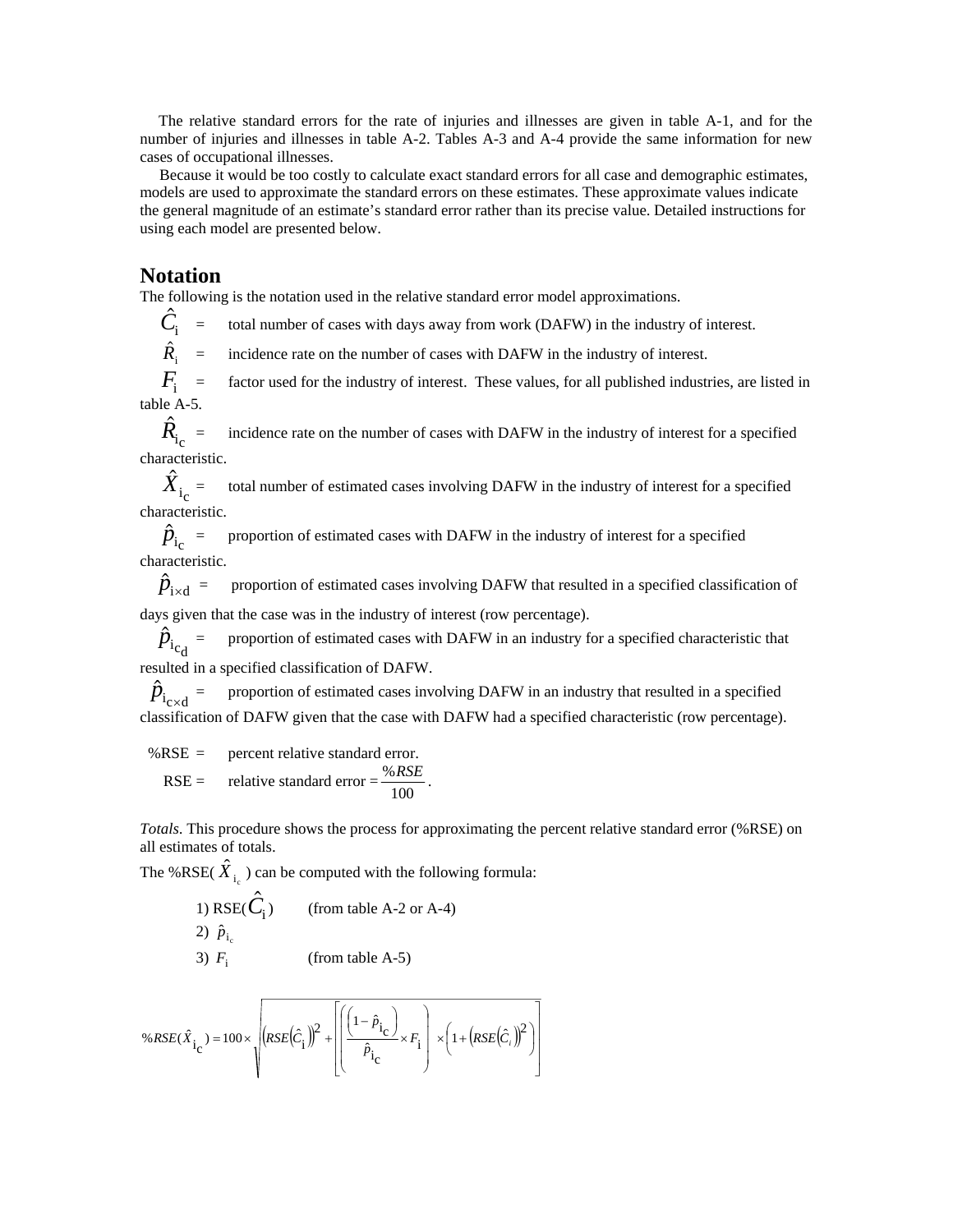#### *Example 1:*

The %RSE on the estimated total number of DAFW cases that occurred in private industry to persons aged 55 to 64 ( $i =$  private and  $c = 55-64$  years old) can be computed with the following:

$$
RSE(\hat{C}_{\hat{i}}) = \frac{\%RSE(\hat{C}_{\hat{i}})}{100} = \frac{1}{100} = 0.01
$$
 (from table A - 2)  

$$
\hat{P}_{\hat{i}_C} = \frac{\hat{X}_{\hat{i}_C}}{\hat{C}_{\hat{i}}} = \frac{134,030}{1,183,500} = 0.113
$$

Now substitute back into the equation:

 $F_i = 0.000002532$  (from table A - 5)

$$
\%RSE(\hat{X}_{i_c}) = 100 \times \sqrt{(0.01)^2 + \left[ \left( \frac{(1 - 0.113)}{0.113} \times 0.000002532 \right) \times \left( 1 + (0.01)^2 \right) \right]}
$$

% RSE  $(\hat{X}_{i}) = 1.1\%$ 

*Rates*. This procedure shows the process for approximating the percent relative standard error on all estimates of incidence rates.

The %RSE( $\hat{R}_{i_c}$ ) can be computed with the following:

1) RSE(
$$
\hat{R}_i
$$
) (from table A-1 or A-3)  
\n2)  $\hat{p}_{i_c}$   
\n3)  $F_i$  (from table A-5)  
\n% $RSE(\hat{R}_{i_c}) = 100 \times \sqrt{\left(RSE(\hat{R}_i)\right)^2 + \left[\left(\frac{\left(1-\hat{p}_{i_c}\right)}{\hat{p}_{i_c}} \times F_i\right) \times \left(1+\left(RSE(\hat{R}_i)\right)^2\right)\right]}$ 

*Example 2:*

The %RSE on the estimated incidence rate on DAFW cases in the construction industry whose source was chemicals and chemical products  $(i =$  construction and  $c =$  chemicals and chemical products) also can be computed as follows: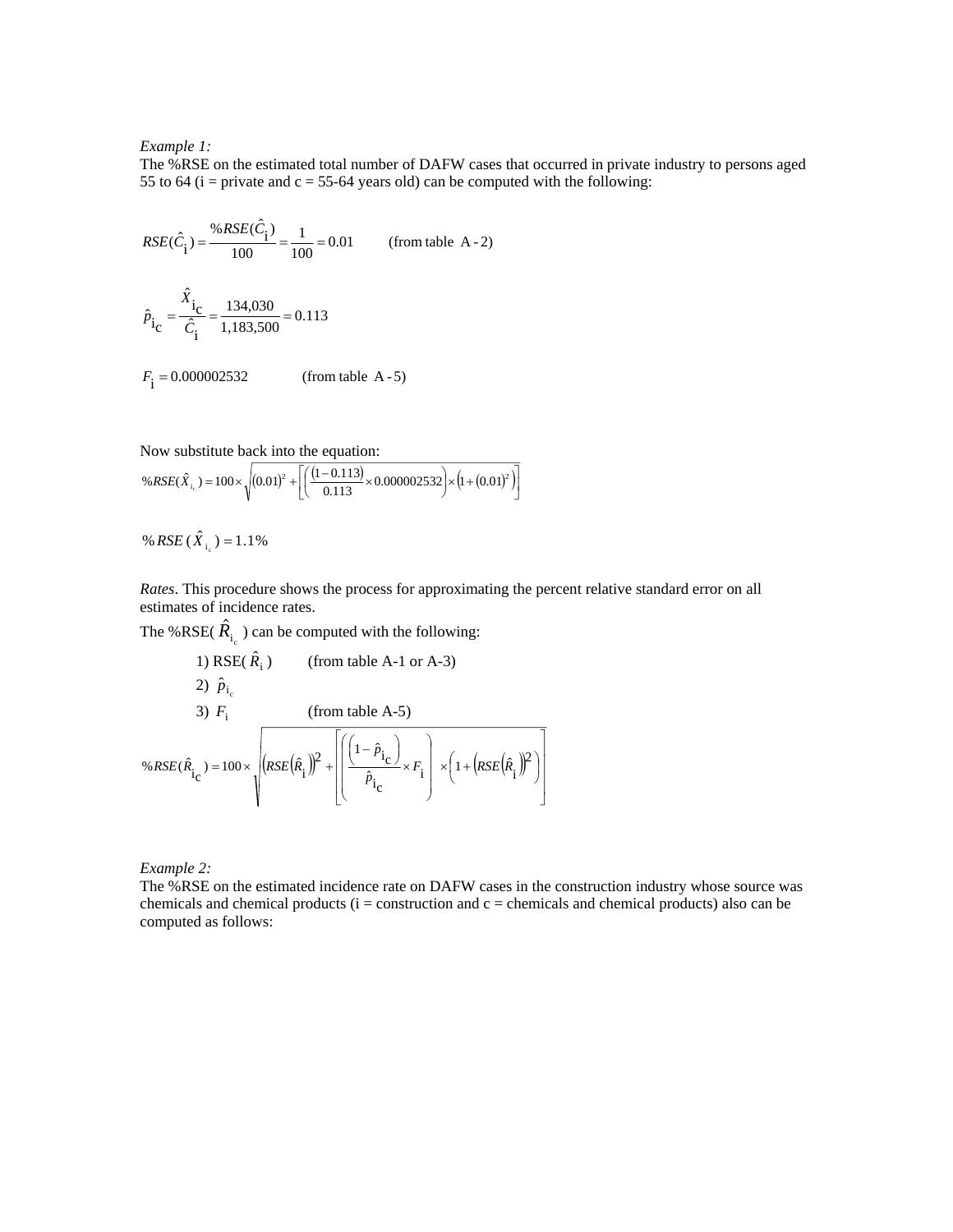$$
RSE(\hat{R}_{i}) = \frac{\%RSE(\hat{R}_{i})}{100} = \frac{2}{100} = 0.02
$$
 (from table A-1)  

$$
\hat{P}_{i_{C}} = \frac{\hat{X}_{i_{C}}}{\hat{C}_{i}} = \frac{1,730}{153,180} = 0.011
$$

$$
F_{i} = 0.000035762
$$
 (from table A-5)

Now substitute back into the equation:

$$
\%RSE(\hat{R}_{i_c}) = 100 \times \sqrt{(0.02)^2 + \left[ \left( \frac{(1 - 0.011)}{0.011} \times 0.000035762 \right) \times (1 + (0.02)^2) \right]}
$$
  
\n
$$
\%RSE(\hat{R}_{i_c}) = 6.1\%
$$

*Distribution of DAFW cases by days lost for private industry*. This procedure shows the method for approximating the %RSE on an estimate of distribution of DAFW cases by days lost for private industry (from tables 24-29). It also can be used to compute the percent relative standard error on an estimate of distribution of DAFW cases in private industry for a specified characteristic.

The %RSE( $\hat{p}_{i_{\text{rad}}}$ ) can be computed with the following formula:

1) 
$$
\hat{p}_{i_{c_d}}
$$
  
\n2)  $\hat{p}_{i_c}$   
\n3)  $F_i$  (from table A-5)  
\n% $RSE(\hat{p}_{i_{cxd}}) = 100 \times \sqrt{F_i} \times \sqrt{\frac{(1 - \hat{p}_{i_{c_d}})}{\hat{p}_{i_{c_d}}} + \frac{(1 - \hat{p}_{i_c})}{\hat{p}_{i_c}}}$ 

*Example 3:*

The %RSE on the proportion of DAFW cases in private industry that occurred to males which resulted in three to five DAFW (i= private,  $c$  = males, and  $d = 3-5$  days) can be found as follows:

$$
\hat{p}_{i_{c_d}} = \frac{(\hat{p}_{i_{c_d}}) \times \hat{X}_{i_c}}{\hat{C}_i} = \frac{(0.184 \times 775,900)}{1,183,500} = 0.121
$$
\n
$$
\hat{p}_{i_c} = \frac{\hat{X}_{i_c}}{\hat{C}_i} = \frac{775,900}{1,183,500} = 0.656
$$

 $F_i = 0.00000253$  2 (from table A - 5)

Now substitute into the equation: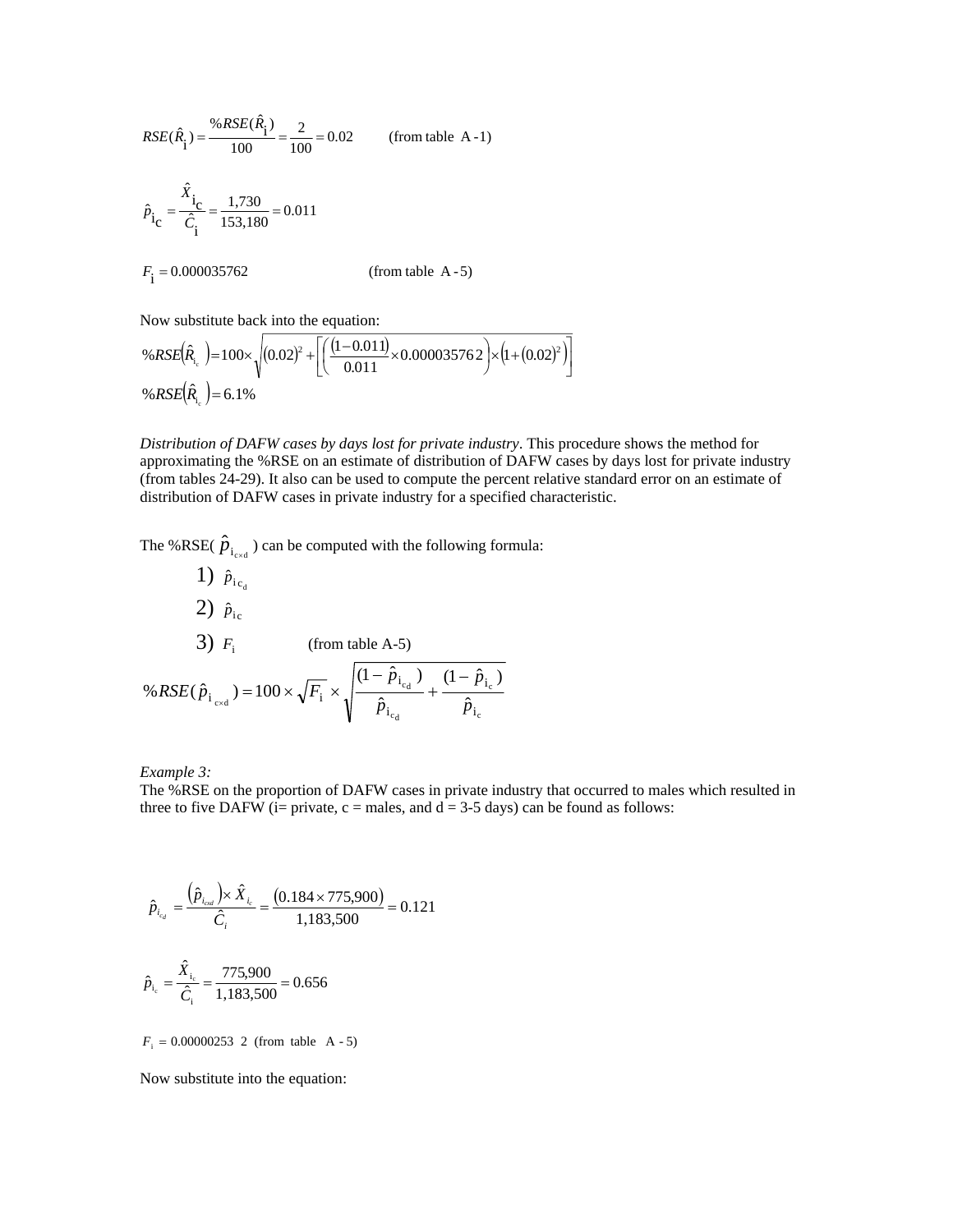%
$$
\%RSE(\hat{p}_{i_{\text{exd}}}) = 100 \times \sqrt{0.000002532} \times \sqrt{\frac{(1 - 0.121)}{0.121} + \frac{(1 - 0.656)}{0.656}}
$$
  
\n%
$$
\%RSE(\hat{p}_{i_{\text{exd}}}) = 0.4\%
$$

*Example 4:*

The %RSE on the proportion of DAFW cases that occurred in the construction industry which resulted in 3 to 5 DAFW ( $i =$  construction and  $d = 3-5$  days) can be computed as follows:

 $\hat{p}_{\text{i} \times \text{d}} = 0.172$  $F_i = 0.000035762$  *(from table A-5)* 

Now substitute those values into the equation:

% RSE(
$$
\hat{p}_{i \times d}
$$
) = 100 ×  $\sqrt{0.000035762}$  ×  $\sqrt{\frac{(1 - 0.172)}{0.172}}$   
% RSE( $\hat{p}_{i \times d}$ ) = 1.3%

*Example 5:* 

The %RSE on the proportion of DAFW cases that occurred in the construction industry which resulted from falls to a lower level ( $i =$  construction and  $d =$  falls to lower level) can be computed with the following formula:

 $\hat{p}_{i \times d} = 0.119$ 

 $F_i = 0.000051648$  (from table A-5)

Now substitute those values into the equation:

% RSE(
$$
\hat{p}_{i \times d}
$$
) = 100 ×  $\sqrt{0.000035762}$  ×  $\sqrt{\frac{(1 - 0.119)}{0.119}}$ 

% RSE  $(\hat{p}_{i \times d}) = 1.6\%$ 

### **Nonsampling error**

Although not measured, nonsampling errors will always occur when statistics are gathered. The inability to obtain information about all cases in the sample, mistakes in recording or coding the data, and definitional difficulties are general examples of nonsampling error in the survey. BLS has implemented quality assurance procedures to reduce nonsampling error in the survey, including a rigorous training program for State coders, mechanical edits that identify questionable entries, and a continuing effort to encourage survey participants to respond fully and accurately to all survey elements.

#### **Publication guidelines**

The estimating procedure generates occupational injury and illness estimates for approximately 1200 NAICS codes. This publication, however, excludes estimates for industry codes if one of the following situations occurred: